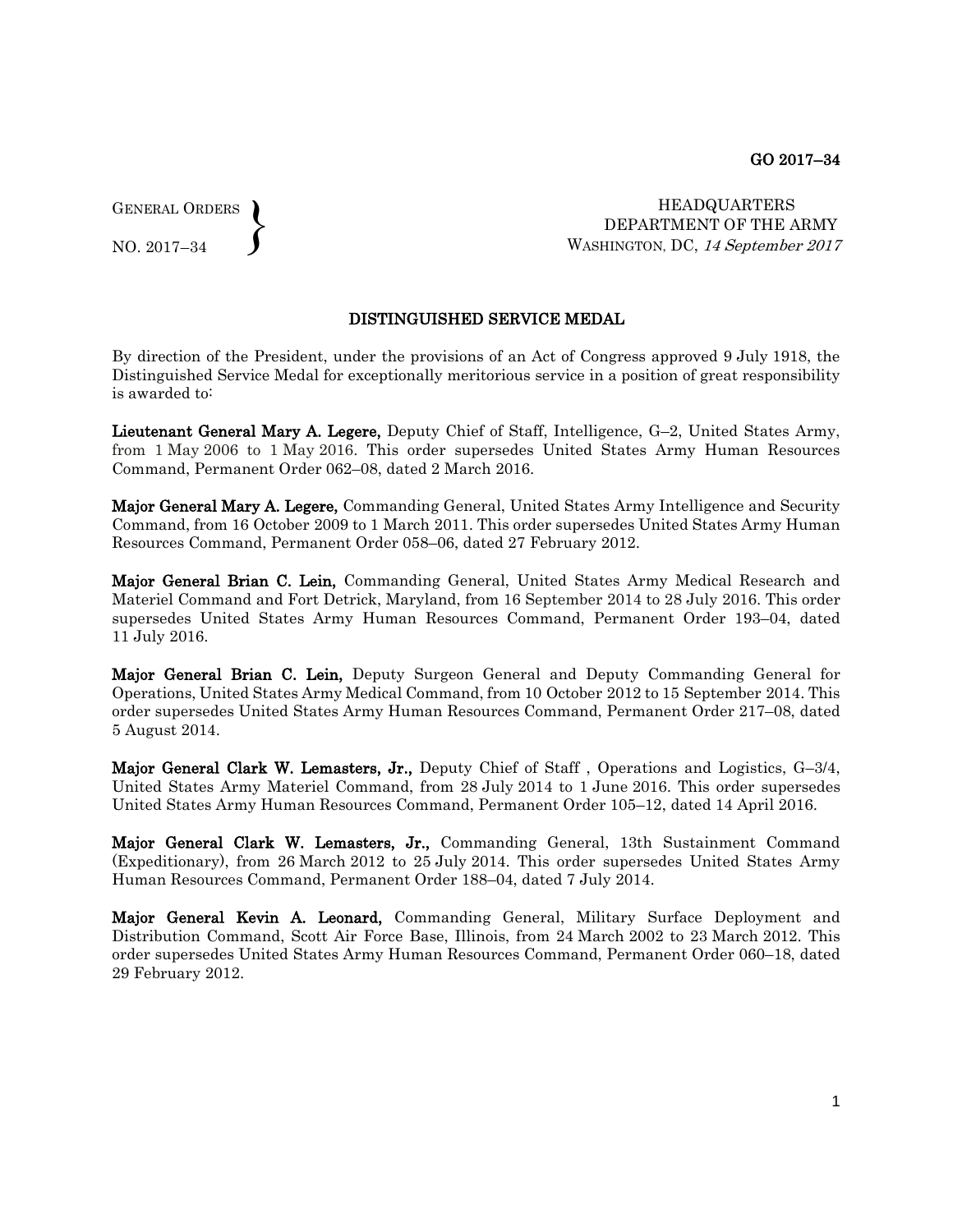## GO 2017–34

Major General Kevin A. Leonard, Deputy Chief of Staff, Operations, United States Army Materiel Command, from 8 September 2008 to 10 August 2010. This order supersedes United States Army Human Resources Command, Permanent Order 211–12, dated 30 July 2010.

Major General Glenn J. Lesniak, Deputy, Chief of Army Reserve, from 30 September 2005 to 30 September 2015. This order supersedes United States Army Human Resources Command, Permanent Order 254–05, dated 11 September 2015.

Major General Glenn J. Lesniak, Deputy Commanding General (Support), Army Reserve Command, from 9 June 2012 to 28 September 2014. This order supersedes United States Army Human Resources Command, Permanent Order 254–04, dated 11 September 2015.

Major General Glenn J. Lesniak, Commanding General, 88th Regional Support Command, from 30 June 2009 to 30 June 2012. This order supersedes United States Army Human Resources Command, Permanent Order 150–17, dated 29 May 2012.

Major General Daniel E. Long, Jr., Adjutant General, Virginia National Guard, from 14 July 2010 to 31 May 2014. This order supersedes United States Army Human Resources Command, Permanent Order 268–19, dated 25 September 2015.

Major General Daniel E. Long, Jr., Commander, Joint Task Force Civil Support, United States Northern Command, Fort Monroe, Virginia, from 2 July 2000 to 1 July 2010. This order supersedes United States Army Human Resources Command, Permanent Order 133–01, dated 13 May 2010.

Major General Peter S. Lennon, Commander, 377th Theater Sustainment Command, from 19 May 2012 to 16 August 2014. This order supersedes United States Army Human Resources Command, Permanent Order 329–03, dated 25 November 2014.

Major General Donald C. Leins, Deputy Director, Politico–Military Affairs (Africa), the Joint Staff, J– 5, from 29 February 2004 to 30 April 2014. This order supersedes United States Army Human Resources Command, Permanent Order 023–03, dated 23 January 2014.

Major General Michael S. Linnington, Commanding General, United States Army Military District of Washington and the Joint Force Headquarters–National Capital Region, from 3 June 2011 to 24 June 2013. This order supersedes United States Army Human Resources Command, Permanent Order 168–03, dated 17 June 2013.

Brigadier General Jon S. Lehr, Commander, Joint Task Force North, Headquarters, United States Northern Command, Fort Bliss, Texas, from 31 October 2005 to 31 October 2015. This order supersedes United States Army Human Resources Command, Permanent Order 202–14, dated 21 July 2015.

Brigadier General Stephen B. Leisenring, Deputy Director for Contracting, United States Army Corps of Engineers, from 4 November 2009 to 25 June 2014. This order supersedes United States Army Human Resources Command, Permanent Order 175–07, dated 24 June 2014.

Brigadier General William J. Lieder, Assistant Division Commander, ADC–S, 34th Infantry Division, from 1 May 2006 to 30 April 2016. This order supersedes United States Army Human Resources Command, Permanent Order 061–11, dated 1 March 2016.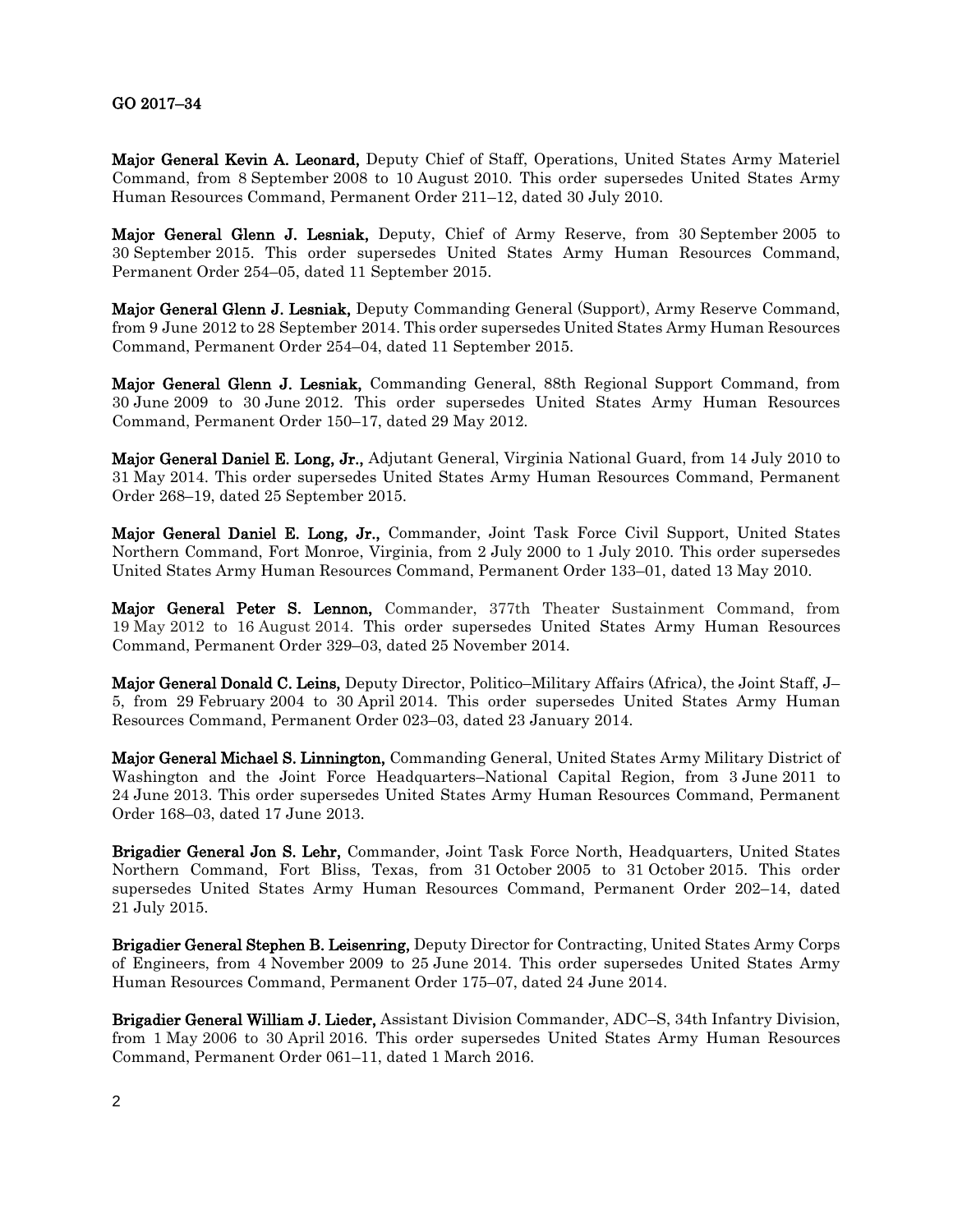Brigadier General Xavier P. Lobeto, Deputy Commanding General, 1st Theatre Sustainment Command, from 1 April 2001 to 31 March 2011. This order supersedes United States Army Human Resources Command, Permanent Order 287–08, dated 14 October 2010.

Colonel John A. Leggieri, Chief, Army Congressional Budget Liaison, Office of the Assistant Secretary of the Army (Financial Management and Comptroller), from 1 December 2004 to 30 November 2014. This order supersedes United States Army Human Resources Command, Permanent Order 217–09, dated 5 August 2014.

Colonel Mark F. Lessig, Director, Officer Personnel Management Directorate, from 1 October 2001 to 30 September 2011. This order supersedes United States Army Human Resources Command, Permanent Order 166–09, dated 15 June 2011.

Colonel Scott W. Levin, Division Chief, Intelligence Division, Force Development Directorate, from 1 March 2001 to 28 February 2011. This order supersedes United States Army Human Resources Command, Permanent Order 200–01, dated 19 July 2010.

Colonel Reynolds J. Lillibridge, Chief of Staff, Chief Legislative Liaison, from 31 August 2006 to 31 August 2016. This order supersedes United States Army Human Resources Command, Permanent Order 111–03, dated 20 April 2016.

Colonel John J. Lindsay, Director, Army Aviation, Office of the Deputy Chief of Staff, G–3/5/7, Headquarters, Department of the Army, from 15 September 2006 to 14 September 2016. This order supersedes United States Army Human Resources Command, Permanent Order 077–03, dated 17 March 2016.

Command Sergeant Major Frank M. Leota, Command Sergeant Major, United States Army, Pacific, from 1 February 2005 to 31 January 2015. This order supersedes United States Army Human Resources Command, Permanent Order 113–14, dated 23 April 2014.

Command Sergeant Major Rodney R. Lewis, Command Sergeant Major, 10th Mountain Division, from 1 October 2006 to 30 September 2016. This order supersedes United States Army Human Resources Command, Permanent Order 133–13, dated 12 May 2016.

[AHRC–PDP–A]